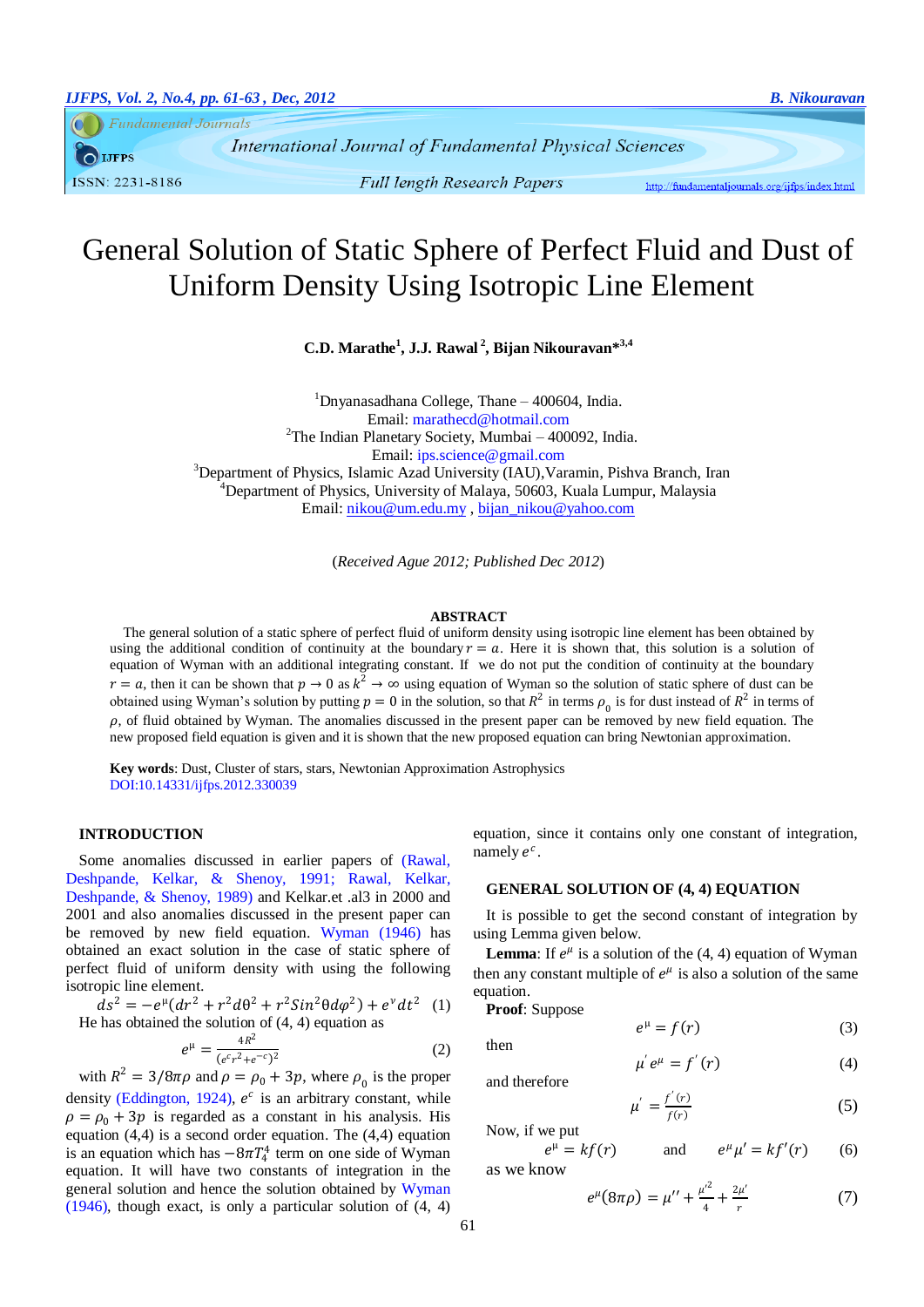and therefore

$$
\mu' = \frac{f'(r)}{f(r)}\tag{8}
$$

Hence  $\mu'$ ,  $\mu'^2$  and  $\mu''$  which occur in RHS of (4, 4) equation of Wyman are not altered by putting  $e^{\mu} = kf(r)$ . Therefore using this lemma we put

$$
e^{\mu} = \frac{4R^2k^2}{(e^c r^2 + e^{-c})^2}
$$
 (9)

where  $k^2$  is a numerical constant so that we now have two constants of integration namely  $k^2$  and  $e^c$ . These two constants can be determined using continuity of  $e^{\mu}$  and  $\partial(e^{\mu})/\partial r$  at the boundary  $r = a$ . Latter condition may not be necessary. This condition was suggested to us by Newtonian approximation given by Eddington in Eq (46.2) [\(Eddington, 1924\)](#page-2-3). [Eddington \(1924\)](#page-2-3) in Eq (46.5) has shown that the following metric

$$
ds^{2} = -(1 + 2\Omega)(dx^{2} + dy^{2} + dz^{2}) + (1 - 2\Omega)dt^{2}
$$
\n(10)

gives Newtonian approximation and  $\Omega$  is approximately Newtonian potential. Continuity of  $e^{\mu}$  and its derivative gives

> $e^c = \left(\frac{m}{a}\right)$  $\frac{m}{2a^3}$ 1 2

and

$$
k = \frac{1}{R} \left[ \left( \frac{a^3}{2m} \right)^{\frac{1}{2}} \left( 1 + \frac{m}{2a} \right)^3 \right]
$$
 (12)

Since

$$
R^2 = \frac{3}{8\pi\rho} \tag{13}
$$

therefore

$$
k = \left(\frac{4\pi \rho a^3}{3m}\right)^{\frac{1}{2}} \left(1 + \frac{m}{2a}\right)^3
$$
 (14)

so that  $k \approx 1$ . Also it can be seen that  $e^v$  given by Wyman, namely

$$
e^{\nu} = \left(\frac{Ar^2 + B}{e^c r^2 + e^{-c}}\right)^2\tag{15}
$$

has already two constants of integration and hence is a general solution.

### **RESULT AND DISCUSSION**

Although we have found the value of the second constant of integration  $k^2$  by matching  $\partial(e^{\mu})/\partial r$  at  $r = a$ , there is nothing in Einstein's equation which makes it necessary to match the derivative of  $e^{\mu}$  at  $r = a$ . Hence  $k^2$  can have any numerical value, excluding negative value because  $e^{\mu}$  is a potential and hence  $e^{\mu}$  has to be real. In particular we can have  $k^2 \to \infty$  and we can show that the pressure tends to zero using the Eq  $(1.1)$  of [\(Wyman, 1946\)](#page-2-2).

Hence there can be a static sphere of dust according to Einstein. This is also corroborated by the solution  $e^{\mu}$ , Eq(1.8) of [\(Wyman, 1946\)](#page-2-2) which holds well for  $P = 0$  because in that case  $R^2 = 3/8\pi\rho_0$  instead of  $R^2 = 3/8\pi\rho$ . Further the parameter of  $k^2$  can have any positive value and starting from *0* onwards, so that the pressure is left undecided. It is interesting to note that pressure is given by Eq(72.4)

[\(Eddington, 1924\)](#page-2-3) in the case of anisotropic coordinate system and is given by the equation.

$$
P = \left(\frac{\alpha}{8\pi}\right) \left[ \frac{\frac{3}{2}(1-\alpha r^2)^{\frac{1}{2}} - \frac{3}{2}(1-\alpha a^2)^{\frac{1}{2}}}{\frac{3}{2}(1-\alpha a^2)^{\frac{1}{2}} - \frac{1}{2}(1-\alpha r^2)^{\frac{1}{2}}} \right]
$$
(16)

Also Kelkar and Shrivastav (1999) have found the pressure according to Newton's theory. They have used the relation

$$
V = \frac{2\pi\rho (3a^2 - r^2)}{3} \tag{17}
$$

and

$$
\frac{\partial V}{\partial r} = \frac{1}{\rho} \frac{\partial P}{\partial r}
$$
 (18)

giving

(11)

$$
P = \frac{2\pi\rho^2(a^2 - r^2)}{3} \tag{19}
$$

so that the pressure is given uniquely. Another interesting point in this regard is the fact that Einstein has converted the hydrodynamic equation  $T_{i,k}^k = 0$  of the general relativity (GR) into an identity  $T_{i,k}^k \equiv 0$ . But Einstein's field equation for anisotropic line element can be solved (as will be shown in the papers to follow) without using the equation  $T_{i,k}^k = 0$ . If we put pressure  $P = 0$  in the solution of the anisotropic case, we can still get the solution of field equation. Hence for anisotropic line element also there can be static sphere of dust according to Einstein. These anomalies obviously can be avoided by taking  $T_{i,k}^k = 0$  as an independent equation of GR and making the field equation different from Einstein's equation. This has been done by Kelkar and Shrivastav (1999) by proposing two new field equations as

$$
(i) \tT_{i,k}^k = 0 \t(20)
$$

(ii) 
$$
R_i^k - \frac{1}{2} g_i^k R = 4 \pi \rho_0 g_i^k + \eta_i^k
$$
 (21)

where

$$
\eta^{ik} = 4\pi P \left( 4 \frac{dx^i}{ds} \frac{dx^k}{ds} - g^{ik} \right) \tag{22}
$$

so that  $g^{ik} \eta_{ik} = 0$  and pressure is negligible as compared with proper density  $\rho_0$ . Hence

$$
R^{ik} \cong -4\pi\rho_0 g^{ik} \tag{23}
$$

and

$$
R_{44} \cong -4\pi\rho_0 g_{44} \cong -4\pi\rho_0 \tag{24}
$$

This brings about Newtonian approximation.

#### **CONCLUSION**

Einstein's theory predicts that there can be static sphere of dust considering both isotropic and anisotropic metric line element which means that the theory is not giving the results which gives Newtonian approximation in the case of rotation and radial motion of a star. We can get Newtonian approximation by considering  $T_{i,k}^k = 0$  as a separate equation and modifying Einstein's equation as given in result and discussion.